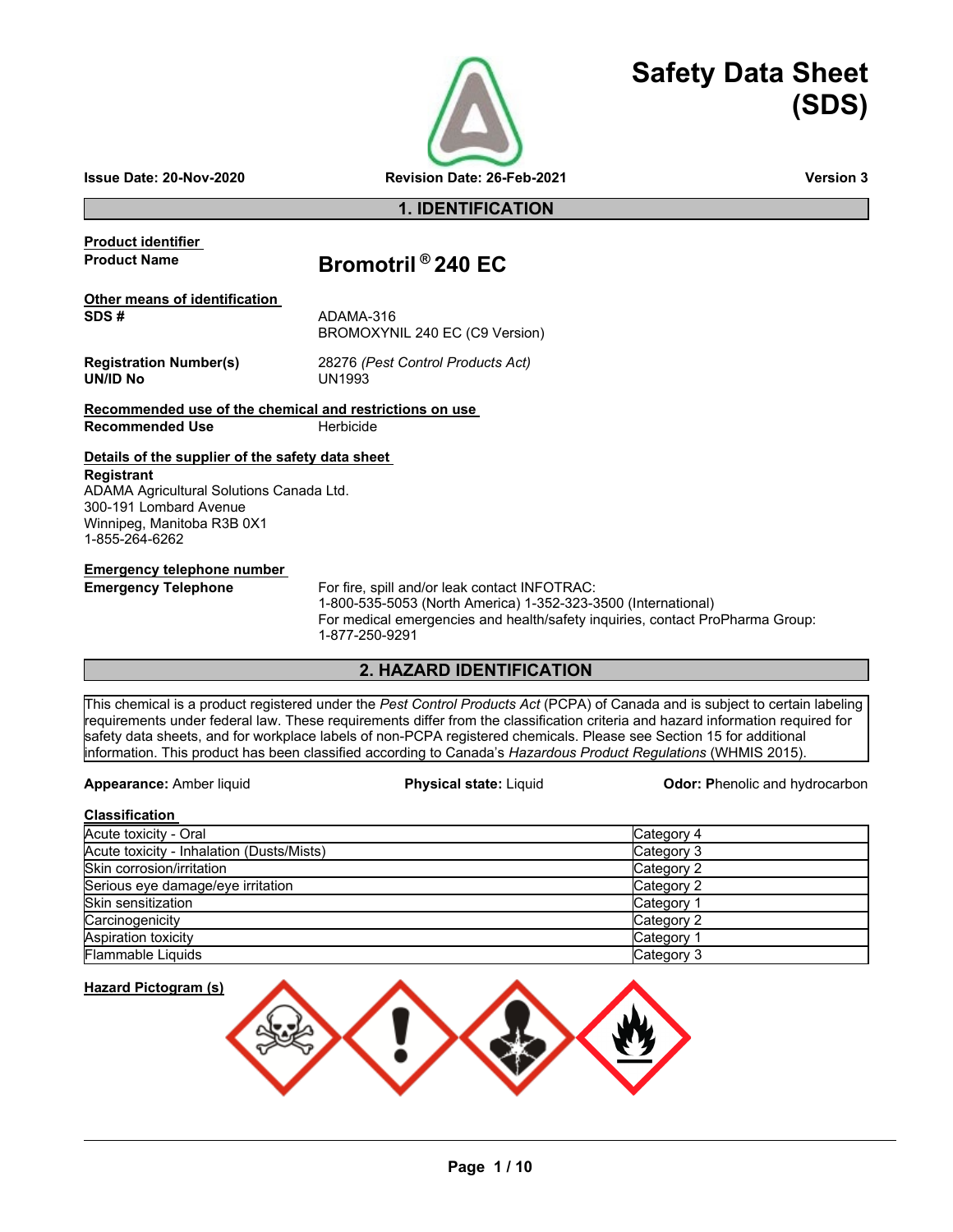## **Signal Word DANGER**

**Hazard statement(s)** Harmful if swallowed Toxic if inhaled Causes serious eye irritation Causes skin irritation May cause an allergic skin irritation Suspected of causing cancer May be fatal if swallowed and enters airways Flammable liquid and vapour

## **Precautionary Statements - Prevention**

Obtain special instructions before use Do not handle until all safety precautions have been read and understood Use personal protective equipment as required Wash face, hands and any exposed skin thoroughly after handling Do not eat, drink or smoke when using this product Avoid breathing dust/fume/gas/mist/vapors/spray Use only outdoors or in a well-ventilated area Contaminated work clothing must not be allowed out of the workplace Keep away from heat/sparks/open flames/hot surfaces. — No smoking

## **Precautionary Statements - Response**

If exposed or concerned: Get medical advice/attention IF IN EYES: Rinse cautiously with water for several minutes. Remove contact lenses, if present and easy to do. Continue rinsing If eye irritation persists: Get medical advice/attention IF ON SKIN: Wash with plenty of soap and water Take off contaminated clothing and wash before reuse If skin irritation or rash occurs: Get medical advice/attention Wash contaminated clothing before reuse IF INHALED: Remove person to fresh air and keep comfortable for breathing Call a POISON CENTER or doctor/physician IF SWALLOWED: Call a POISON CENTER or doctor/physician if you feel unwell Rinse mouth Do NOT induce vomiting In case of fire: Use CO2, dry chemical, alcohol-resistant foam, and water spray for extinction

#### **Precautionary Statements - Storage**

Store in a well-ventilated place. Keep container tightly closed. Keep cool. Store locked up Keep out of reach of children

#### **Precautionary Statements - Disposal**

Dispose of contents/container to an approved waste disposal plant

## **3. COMPOSITION/INFORMATION ON INGREDIENTS**

| <b>Chemical name</b>                                                       | <b>CAS No.</b> | Weight % |
|----------------------------------------------------------------------------|----------------|----------|
| Solvent naphtha (petroleum), light aromatic                                | 64742-95-6     | 50-60    |
| Bromoxynil octanoate (octanoic acid, 2, 6-dibromo-<br>4-cvanophenyl ester) | 1689-99-2      | 33-36    |
| Naphthalene                                                                | $91 - 20 - 3$  |          |

\*\*If Chemical Name/CAS No is "proprietary" and/or Weight-% is listed as a range, the specific chemical identity and/or percentage of composition has been withheld as a trade secret.\*\*

Ingredients not precisely identified are proprietary or non-hazardous. Values are not product specifications.

## **4. FIRST AID MEASURES**

## **Description of first aid measures**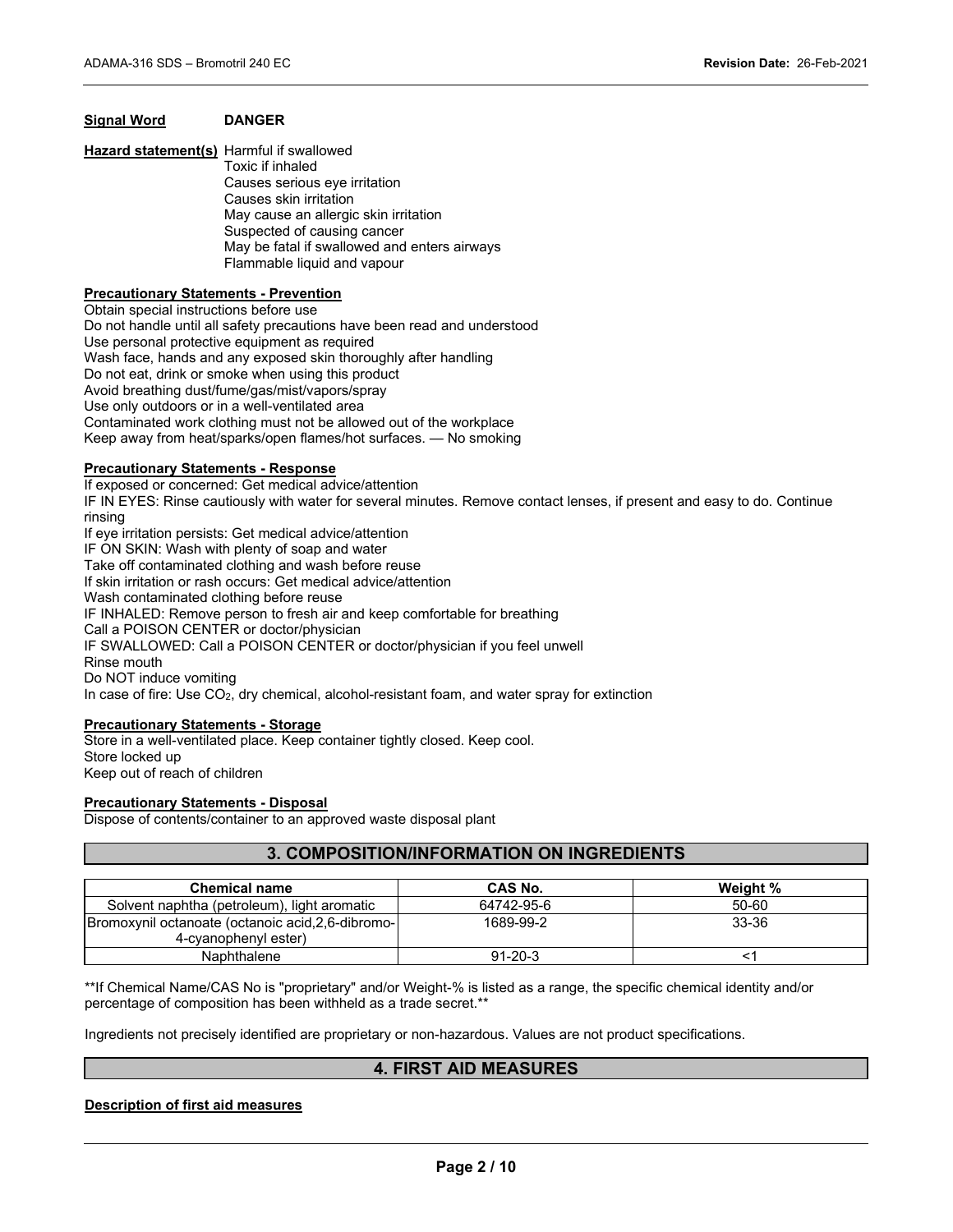| <b>General Advice</b> | When possible, have the product label or product name and Pest Control Product<br>Registration Number with you when calling a poison control center or doctor or going for<br>treatment.                                                                       |
|-----------------------|----------------------------------------------------------------------------------------------------------------------------------------------------------------------------------------------------------------------------------------------------------------|
| <b>Eye Contact</b>    | Hold eye open and rinse slowly and gently with water for 15–20 minutes. Remove contact<br>lenses, if present, after the first 5 minutes, then continue rinsing eye. Call a poison control<br>centre or doctor for treatment advice.                            |
| <b>Skin Contact</b>   | Take off contaminated clothing. Rinse skin immediately with plenty of water for 15–20<br>minutes. Call a poison control centre or doctor for treatment advice.                                                                                                 |
| <b>Inhalation</b>     | Move person to fresh air. If person is not breathing, call 911 or an ambulance, then give<br>artificial respiration, preferably by mouth-to-mouth, if possible. Call a poison control centre or<br>doctor for further treatment advice.                        |
| Ingestion             | Call a poison control centre or doctor immediately for treatment advice. Do not induce<br>vomiting unless told to do so by a poison control centre or doctor. Do not give any liquid to<br>the person. Do not give anything by mouth to an unconscious person. |
|                       | Most important symptoms and effects, both acute and delayed                                                                                                                                                                                                    |
| <b>Symptoms</b>       | Harmful if swallowed. Toxic if inhaled. Causes skin irritation. Causes serious eye irritation.                                                                                                                                                                 |

## **Indication of any immediate medical attention and special treatment needed**

and enters airways.

| <b>Notes to Physician</b> | This product contains petroleum distillates at greater than 10%, vomiting may cause         |
|---------------------------|---------------------------------------------------------------------------------------------|
|                           | aspiration pneumonia. This product may cause serious eye irritation. Treat symptomatically. |

May cause an allergic skin reaction. Suspected of causing cancer. May be fatal if swallowed

## **5. FIRE-FIGHTING MEASURES**

#### **Suitable Extinguishing Media**

Foam (alcohol resistant preferred). Carbon dioxide (CO<sub>2</sub>). Dry chemical. Water spray (fog).

**Unsuitable Extinguishing Media** Not determined.

#### **Specific Hazards Arising from the Chemical**

When heated above the flash point, this material emits vapors which, when mixed with air, can burn or be explosive. Heavier than air, vapors may travel to an ignition source.

| <b>Hazardous combustion</b>      | Hydrogen bromide, other bromine compounds, carbon dioxide, carbon monoxide, oxides of      |
|----------------------------------|--------------------------------------------------------------------------------------------|
| products                         | nitrogen, oxides of sulfur and other potentially toxic combustion products may be present. |
| <b>Explosion Data</b>            |                                                                                            |
| <b>Sensitivity to Mechanical</b> | No sensitivity expected based on similar products.                                         |
| <b>Impact</b>                    |                                                                                            |
| <b>Sensitivity to Static</b>     | Sensitivity possible based on solvent data.                                                |
| <b>Discharge</b>                 |                                                                                            |
|                                  |                                                                                            |

#### **Protective equipment and precautions for firefighters**

As in any fire, wear self-contained breathing apparatus pressure-demand, MSHA/NIOSH (approved or equivalent) and full protective gear. Evacuate area of unprotected personnel. Remain upwind of fire to avoid hazardous vapors and decomposition products. Prevent runoff from fire control or dilution from entering streams, sewers, or drinking water supply.

## **6. ACCIDENTAL RELEASE MEASURES**

## **Personal precautions, protective equipment and emergency procedures**

**Personal Precautions** Wear protective clothing as described in Section 8 of this safety data sheet. Isolate hazard area. Keep unnecessary and unprotected personnel from entering.

## **Environmental precautions**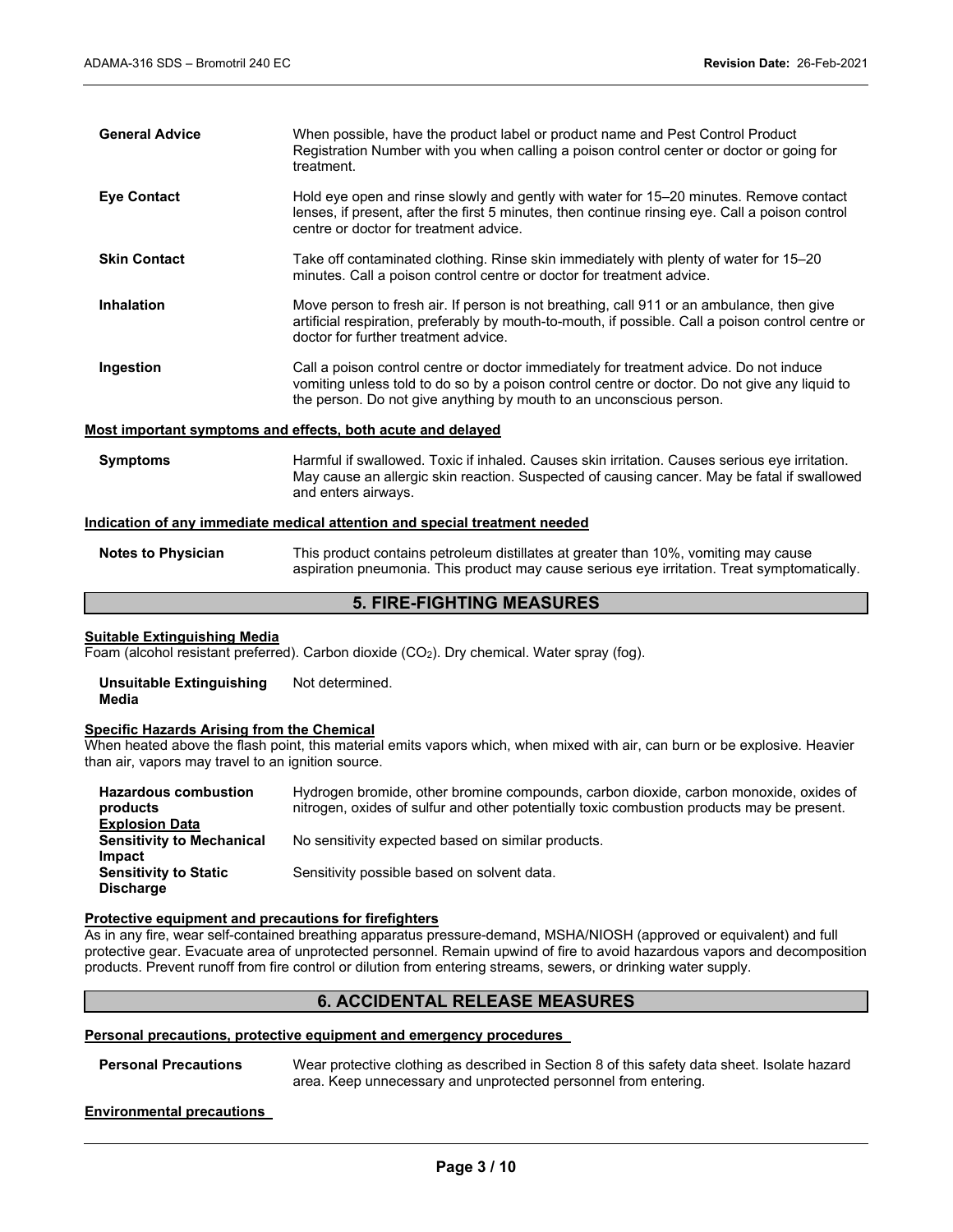| <b>Environmental precautions</b> Prevent from entering into soil, ditches, sewers, waterways and/or groundwater. See Section<br>12. Ecological Information. See Section 13: Disposal Considerations. |
|------------------------------------------------------------------------------------------------------------------------------------------------------------------------------------------------------|
|                                                                                                                                                                                                      |

## **Methods and material for containment and cleaning up**

**Methods for Containment** Prevent further leakage or spillage if safe to do so.

**Methods for Clean-Up** Surround and absorb spills with inert material such as perlite, clay granules, vermiculite, sand or dirt. Contain all affect material in a closed, labeled container for proper disposal. Isolate from other waste materials. Clean contaminated area such as hard surfaces with detergent and water, collecting cleaning solution for proper disposal. Large spills to soil or similar surfaces may necessitate removal of top soil.

## **7. HANDLING AND STORAGE**

## **Precautions for safe handling**

| <b>Advice on Safe Handling</b> | Handle in accordance with good industrial hygiene and safety practice. Avoid contact<br>with skin, eyes or clothing. Use personal protection recommended in Section 8. Avoid<br>breathing vapors or mists. Wash face, hands and any exposed skin thoroughly after<br>handling. Do not eat, drink or smoke when using this product. Do not contaminate water,<br>food or feed by storage, disposal or by cleaning equipment. Open and handle container<br>with care. Keep away from heat/sparks/open flames/hot surfaces. - No smoking. |
|--------------------------------|----------------------------------------------------------------------------------------------------------------------------------------------------------------------------------------------------------------------------------------------------------------------------------------------------------------------------------------------------------------------------------------------------------------------------------------------------------------------------------------------------------------------------------------|
|                                |                                                                                                                                                                                                                                                                                                                                                                                                                                                                                                                                        |

### **Conditions for safe storage, including any incompatibilities**

| <b>Storage Conditions</b>     | Protect from freezing. Keep containers tightly closed in a dry, cool and well-ventilated<br>place, but ideally not below 0°C/ 32°F (This BROMOTRIL formulation will solidify at<br>temperatures below -20°C but will become usable at temperatures above 0°C). Store<br>locked up. Keep out of the reach of children. Keep/store only in original container. Do<br>not use food or drink containers for mixing or storage. Keep away from food, drink and<br>animal feeding stuffs. |  |
|-------------------------------|-------------------------------------------------------------------------------------------------------------------------------------------------------------------------------------------------------------------------------------------------------------------------------------------------------------------------------------------------------------------------------------------------------------------------------------------------------------------------------------|--|
| <b>Packaging Materials</b>    | Do not reuse container.                                                                                                                                                                                                                                                                                                                                                                                                                                                             |  |
| <b>Incompatible Materials</b> | Avoid contact with strong acidic, basic or oxidizing agents.                                                                                                                                                                                                                                                                                                                                                                                                                        |  |

## **8. EXPOSURE CONTROLS/PERSONAL PROTECTION**

## **Exposure Guidelines**

| <b>Chemical Name</b> | <b>ACGIH TLV</b> | <b>OSHA PEL</b>                     | <b>NIOSH IDLH</b>         |
|----------------------|------------------|-------------------------------------|---------------------------|
| Naphthalene          | TWA: 10 ppm      | TWA: 10 ppm                         | IDLH: 250 ppm             |
|                      | $^{\circ\star}$  | TWA: $50 \text{ mg/m}^3$            | TWA: 10 ppm               |
|                      |                  | (vacated) TWA: 10 ppm               | TWA: 50 mg/m <sup>3</sup> |
|                      |                  | (vacated) TWA: $50 \text{ mg/m}^3$  | STEL: 15 ppm              |
|                      |                  | (vacated) STEL: 15 ppm              | STEL: $75 \text{ mg/m}^3$ |
|                      |                  | (vacated) STEL: $75 \text{ mg/m}^3$ |                           |

### **Appropriate engineering controls**

**Engineering Controls** Please refer to the product label. Use only with adequate ventilation. Use process enclosures, local exhaust ventilation, or other engineering controls to keep worker exposure to airborne contaminants below any recommended or statutory limits.

### **Individual protection measures, such as personal protective equipment**

**Eye/Face Protection** Use splash goggles or face shield when contact may occur.

**Skin and Body Protection** Chemical-resistant gloves such as nitrile. Long sleeved shirt, long pants, socks and shoes suggested as minimum work clothing. Coveralls or a chemical-resistant apron should also be worn when open pouring from containers greater than 5L. Use other equipment appropriate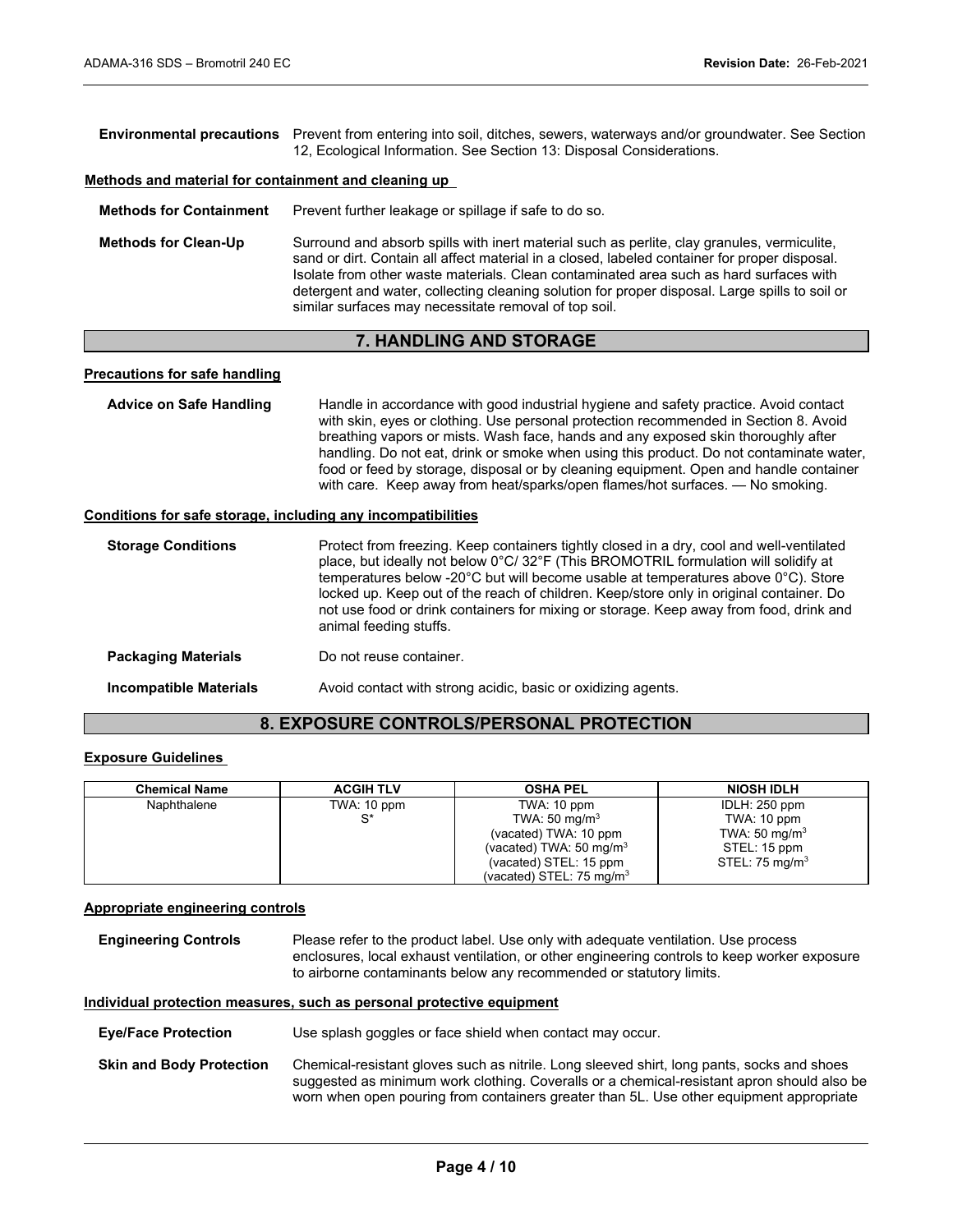to specific situations.

| <b>Respiratory Protection</b> | Ensure adequate ventilation, especially in confined areas. Wear an appropriate<br>NIOSH/MSHA approved respirator if ventilation is inadequate. |
|-------------------------------|------------------------------------------------------------------------------------------------------------------------------------------------|
| <b>General Hygiene</b>        | Handle in accordance with good industrial hygiene and safety practice. Wash face, hands                                                        |
| <b>Considerations</b>         | and any exposed skin thoroughly after handling.                                                                                                |

## **9. PHYSICAL AND CHEMICAL PROPERTIES**

## **Information on basic physical and chemical properties**

| <b>Physical state</b>               | Liquid       | Odor                             | Characteristic phenolic and<br>hydrocarbon |
|-------------------------------------|--------------|----------------------------------|--------------------------------------------|
| Appearance                          | Amber Liquid | <b>Odor Threshold</b>            | Not determined                             |
| <b>Property</b>                     |              | Values                           | Remarks • Method                           |
| рH                                  |              | Approximately 4-5 (1% aqueous)   |                                            |
| <b>Melting Point/Freezing Point</b> |              | Approx. -20°C/-4°F               |                                            |
| <b>Boiling Point/Boiling Range</b>  |              | NA.                              |                                            |
| <b>Flash Point</b>                  |              | 43.3°C/ 109.9°F                  | Pensky-Martens Closed Cup                  |
| <b>Evaporation Rate</b>             |              | <b>NA</b>                        |                                            |
| <b>Flammability (Solid, Gas)</b>    |              | Liquid-Not applicable            |                                            |
| <b>Flammability Limits in Air</b>   |              |                                  |                                            |
| <b>Upper Flammability Limits</b>    |              | NA.                              |                                            |
| <b>Lower Flammability Limit</b>     |              | <b>NA</b>                        |                                            |
| <b>Vapor Pressure</b>               |              | <b>NA</b>                        |                                            |
| <b>Vapor Density</b>                |              | <b>NA</b>                        |                                            |
| <b>Relative Density</b>             |              | Approx. 1.042 g/mL               | (Water = 1)                                |
| <b>Water Solubility</b>             |              | Product is emulsifiable in water |                                            |
| Solubility in other solvents        |              | <b>NA</b>                        |                                            |
| <b>Partition Coefficient</b>        |              | Not determined                   |                                            |
| <b>Auto-ignition Temperature</b>    |              | <b>NA</b>                        |                                            |
| <b>Decomposition Temperature</b>    |              | Not determined                   |                                            |
| <b>Kinematic Viscosity</b>          |              | Not determined                   |                                            |
| <b>Dynamic Viscosity</b>            |              | Not determined                   |                                            |
| <b>Explosive Properties</b>         |              | Not determined                   |                                            |
| <b>Oxidizing Properties</b>         |              | Not determined                   |                                            |

## **Other information**<br>NA

NA NA

## **10. STABILITY AND REACTIVITY**

## **Reactivity**

Not reactive under normal conditions.

## **Chemical stability**

Stable under recommended storage conditions.

## **Possibility of hazardous reactions**

None under normal processing.

**Hazardous Polymerization** Under normal conditions of storage and use, hazardous polymerization will not occur.

## **Conditions to Avoid**

See Sec. 7 Handling & Storage.

#### **Incompatible materials**

Avoid contact with strong acidic, basic or oxidizing agents.

## **Hazardous decomposition products**

Hydrogen bromide. Other bromine compounds. Hydrogen chloride. Other chlorine compounds. Carbon dioxide (CO2). Carbon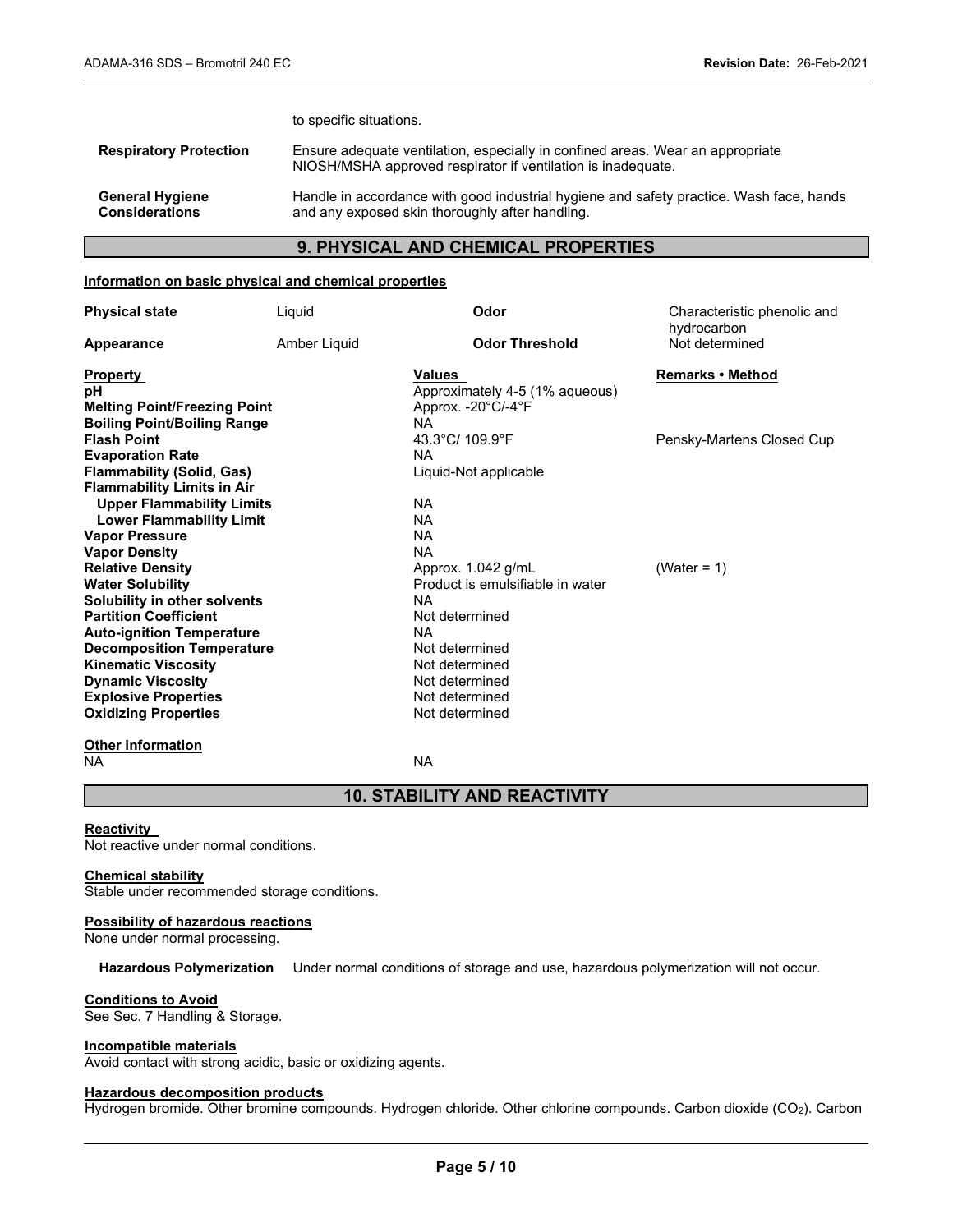monoxide. Oxides of nitrogen. Oxides of sulfur and other potentially toxic combustion products may be present.

## **11. TOXICOLOGICAL INFORMATION**

#### **Information on likely routes of exposure**

| <b>Eye Contact</b>  | Causes serious eye irritation. |
|---------------------|--------------------------------|
| <b>Skin Contact</b> | Causes skin irritation.        |
| Inhalation          | Toxic if inhaled.              |
| Ingestion           | Harmful if swallowed.          |

#### **Component Information**

| <b>Chemical name</b>               | Oral $LD_{50}$                   | Dermal LD <sub>50</sub>         | Inhalation $LC_{50}$                 |
|------------------------------------|----------------------------------|---------------------------------|--------------------------------------|
| Solvent naphtha (petroleum), light | 3492 mg/kg (Rat)                 | $>$ 3160 mg/kg (Rabbit)         | $> 6193$ mg/m <sup>3</sup> (Rat) 4 h |
| aromatic                           |                                  |                                 |                                      |
| Bromoxynil octanoate (octanoic     | $= 250$ mg/kg (Rat) = 238 mg/kg  | = 1675 mg/kg (Rabbit) > 2 mg/kg |                                      |
| acid, 2, 6-dibromo-4-cyanophenyl   | (Rat)                            | (Rat)                           |                                      |
| ester)                             |                                  |                                 |                                      |
| Naphthalene                        | $= 1110$ mg/kg (Rat) = 490 mg/kg | = 1120 mg/kg (Rabbit) > 20 g/kg | $>$ 340 mg/m <sup>3</sup> (Rat) 1 h  |
|                                    | (Rat)                            | (Rabbit)                        |                                      |

## **Symptoms related to the physical, chemical and toxicological characteristics**

Please see section 4 of this SDS for symptoms.

#### **Delayed and immediate effects as well as chronic effects from short and long-term exposure**

| <b>Reproductive toxicity</b> | Suspected of damaging fertility or the unborn child. |
|------------------------------|------------------------------------------------------|
| Carcinogenicity              | Suspected of causing cancer.                         |
| Sensitization                | May cause an allergic skin reaction.                 |
| Aspiration hazard            | May be fatal if swallowed and enter airways          |
|                              |                                                      |

| $^{\circ}$ hemi<br><b>Name</b><br>. | <b>CGIF</b> | ----<br>⊣AP′       | $\cdots$                           | ឹកមារ |
|-------------------------------------|-------------|--------------------|------------------------------------|-------|
| Nap<br>™halene                      | ∼           | OD.<br>`roup<br>JГ | Anticipated<br>าsonablv<br>Reasul. |       |

#### **Legend**

*ACGIH (American Conference of Governmental Industrial Hygienists) A3 - Animal Carcinogen IARC (International Agency for Research on Cancer) Group 2B - Possibly Carcinogenic to Humans NTP (National Toxicology Program) Reasonably Anticipated - Reasonably Anticipated to be a Human Carcinogen OSHA (Occupational Safety and Health Administration of the US Department of Labor) X - Present* 

#### **Numerical measures of toxicity**

**Acute Inhalation LC50 (Rat)**: >500 mg/L (4-hr) **Eye Irritation**: Severely irritating **Acute Oral LD50 (Rat)**: >2000 mg/Kg (female) **Dermal Irritation**: Moderately irritating **Acute Dermal LD50 (Rat)**: 1 mg/Kg **Dermal Sensitization**: Skin sensitizing

## **12. ECOLOGICAL INFORMATION**

#### **Ecotoxicity**

This product contains a petroleum distillate which is moderately to highly toxic to aquatic organisms. Avoid contamination of aquatic systems during application. Do not contaminate these systems through direct application, disposal of waste or cleaning equipment.

| <b>Chemical Name</b>               | Algae/aquatic plants                         | Fish                                                                                   | Crustacea                             |  |
|------------------------------------|----------------------------------------------|----------------------------------------------------------------------------------------|---------------------------------------|--|
| Solvent naphtha (petroleum), light | 72 h EC <sub>50</sub> : Pseudokirchneriella  | 96 h $LC_{50}$ : Oncorhynchus mykiss                                                   | 48 h EC <sub>50</sub> : Daphnia magna |  |
| aromatic                           | subcapitata (green algae) 2.9 mg/L           | (rainbow trout) $9.2 \text{ ma/L}$                                                     | (water flea) $3.2 \text{ ma/L}$       |  |
| Naphthalene                        | 72 h EC <sub>50</sub> : Skeletonema costatum | 96 h LC $_{50}$ : Pimephales promelas 48 h LC $_{50}$ : Daphnia magna 2.16             |                                       |  |
|                                    | (phytoplankton) 0.4 mg/L                     | 5.74 - 6.44 mg/L flow-through                                                          | mq/L                                  |  |
|                                    |                                              | 96 h LC <sub>50</sub> . Pimephales promelas 48 h EC <sub>50</sub> . Daphnia magna 1.09 |                                       |  |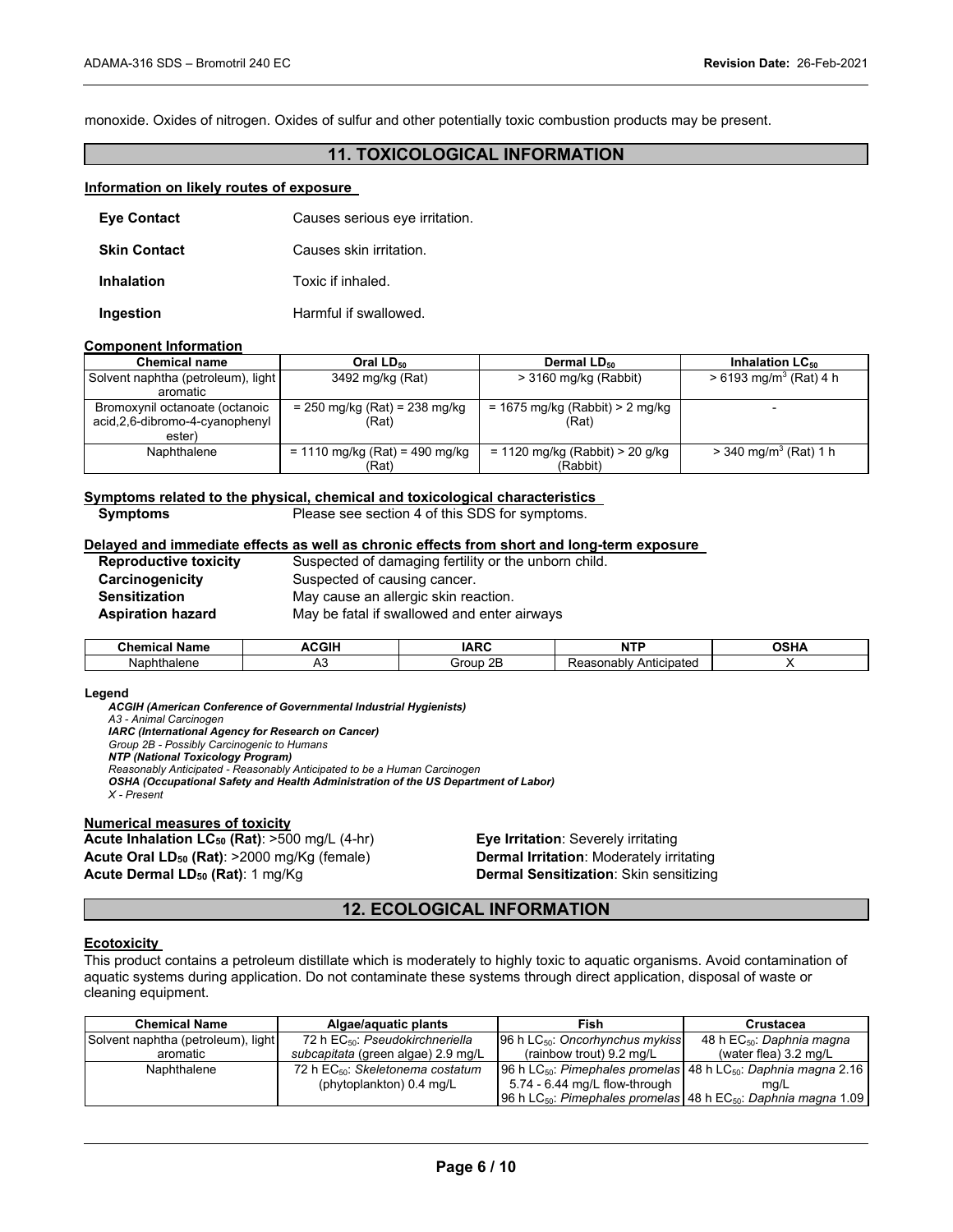| 1.99 mg/L static                                                                       | - 3.4 mg/L static |
|----------------------------------------------------------------------------------------|-------------------|
| 96 h LC <sub>50</sub> . Pimephales promelas 48 h EC <sub>50</sub> . Daphnia magna 1.96 |                   |
| 45 mg/L flow-through                                                                   | mg/L flow-through |
| 96 h $LC_{50}$ : Lepomis macrochirus                                                   |                   |
| 31.0265 mg/L static                                                                    |                   |
| 96 h $LC_{50}$ : Oncorhynchus mykiss                                                   |                   |
| 0.91 - 2.82 mg/L static                                                                |                   |
| 96 h $LC_{50}$ : Oncorhynchus mykiss                                                   |                   |
| 1.6 mg/L flow-through                                                                  |                   |
|                                                                                        |                   |

#### **Persistence/Degradability**

Not determined.

## **Bioaccumulation**

Not determined.

## **Mobility**

| Chemical<br>name                                         | <b>Partition coefficient</b> |
|----------------------------------------------------------|------------------------------|
| t naphtha<br>(petroleum).<br>. light aromatic<br>Solvent | ∸.∪<br>v.                    |
| Naphthalene                                              | 3.6                          |

## **Other Adverse Effects**

No other adverse environmental effects (e.g. ozone depletion, photochemical ozone creation potential, endocrine disruption, global warming potential) are expected.

## **13. DISPOSAL CONSIDERATIONS**

| <b>Waste Treatment Methods</b><br><b>Disposal of Wastes</b> | Follow container label instructions for disposal of wastes generated during use in compliance<br>with the product label.                                                                                                 |
|-------------------------------------------------------------|--------------------------------------------------------------------------------------------------------------------------------------------------------------------------------------------------------------------------|
|                                                             | Dispose in accordance with all local, state/provincial and federal regulations.                                                                                                                                          |
| <b>Contaminated Packaging</b>                               | Follow advice on product label.<br>Do not re-use empty containers.<br>Triple rinse containers.<br>Puncture container to avoid re-use.<br>Consult state and local regulations regarding the proper disposal of container. |

## **14. TRANSPORT INFORMATION**

| <b>Note</b>                                                                                                                     | The transport classification(s) and information provided in this section are for informational<br>purposes only, and solely based upon the properties of the unpackaged material as it is<br>described within this Safety Data Sheet. This information is not intended to convey all<br>specific regulatory or operational requirements/information relating to this product.<br>Transportation classifications may vary by mode of transportation, container volume and<br>package sizes. The transportation of materials and related activities are subject to all<br>applicable laws, rules and requirements of regional and/or country regulations. Please see<br>current shipping paper for most up to date shipping information, including exemptions and<br>special circumstances. |
|---------------------------------------------------------------------------------------------------------------------------------|-------------------------------------------------------------------------------------------------------------------------------------------------------------------------------------------------------------------------------------------------------------------------------------------------------------------------------------------------------------------------------------------------------------------------------------------------------------------------------------------------------------------------------------------------------------------------------------------------------------------------------------------------------------------------------------------------------------------------------------------------------------------------------------------|
| <b>DOT</b><br>UN/ID No<br><b>Proper Shipping Name</b><br><b>Hazard class</b><br><b>Packing Group</b><br><b>Marine Pollutant</b> | <b>UN1993</b><br>Flammable liquid, N.O.S. (contains aromatic hydrocarbons, Bromoxynil), 3, PGIII,<br>Marine Pollutant<br>3<br>Ш<br>Yes<br>This product has a flash point above 38 $^{\circ}$ C (100 $^{\circ}$ F) therefore it is a combustible liquid and a<br>marine pollutant . Refer to CFR 49 Section 173.150 - Exceptions for Class 3 (flammable and<br>combustible liquids).                                                                                                                                                                                                                                                                                                                                                                                                       |
| <b>IATA</b><br><b>UN number</b>                                                                                                 | <b>UN1993</b>                                                                                                                                                                                                                                                                                                                                                                                                                                                                                                                                                                                                                                                                                                                                                                             |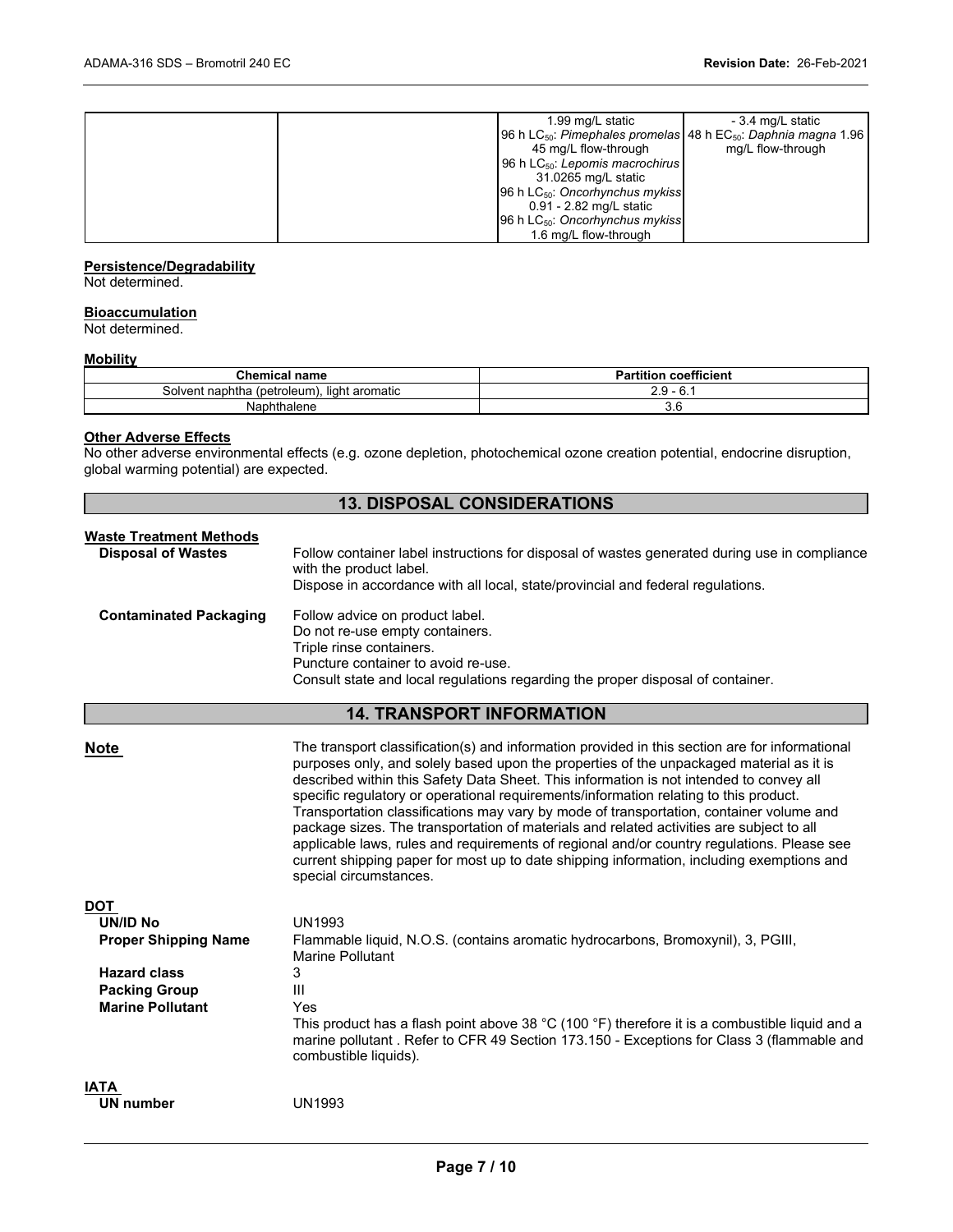| <b>Proper Shipping Name</b><br>Transport hazard class(es)<br><b>Packing Group</b><br><b>Marine Pollutant</b> | Flammable liquid, N.O.S. (contains aromatic hydrocarbons, Bromoxynil), 3, PGIII,<br>Marine Pollutant<br>3<br>Ш<br>Yes                                                                                               |
|--------------------------------------------------------------------------------------------------------------|---------------------------------------------------------------------------------------------------------------------------------------------------------------------------------------------------------------------|
| <b>IMDG</b>                                                                                                  |                                                                                                                                                                                                                     |
| UN number                                                                                                    | <b>UN1993</b>                                                                                                                                                                                                       |
| <b>Proper Shipping Name</b>                                                                                  | Flammable liquid, N.O.S. (contains aromatic hydrocarbons, Bromoxynil), 3, PGIII,<br>Marine Pollutant                                                                                                                |
| Transport hazard class(es)                                                                                   | 3                                                                                                                                                                                                                   |
| <b>Packing Group</b>                                                                                         | Ш                                                                                                                                                                                                                   |
| <b>Marine Pollutant</b>                                                                                      | Yes                                                                                                                                                                                                                 |
| TDG                                                                                                          |                                                                                                                                                                                                                     |
| UN/ID No                                                                                                     | <b>UN1993</b>                                                                                                                                                                                                       |
| <b>Proper Shipping Name</b>                                                                                  | Flammable liquid, N.O.S. (contains aromatic hydrocarbons, Bromoxynil), 3, PGIII,<br>Marine Pollutant                                                                                                                |
| <b>Hazard class</b>                                                                                          | 3                                                                                                                                                                                                                   |
| <b>Packing Group</b>                                                                                         | Ш                                                                                                                                                                                                                   |
| <b>Marine Pollutant</b>                                                                                      | Yes                                                                                                                                                                                                                 |
|                                                                                                              | As per section 1.33 of the TDG Regulations, a partial exemption from TDG documentation<br>and safety marks is permitted for amounts ≤450 L of this product and only when transported<br>by road or railway vehicle. |

Section 1.33 of the TDG Regulations provides an exemption (Class 3, Flammable Liquids General Exemption) from Part 3 (Documentation), Part 4 (Dangerous Goods Safety Marks), Part 5 (Means of Containment), Part 6 (Training), Part 7 (Emergency Response Assistance Plan), Part 9 (Road) and Part 10 (Rail) for the handling, offering for transport or transporting of dangerous goods included in Class 3, Flammable Liquids, on a road vehicle, a railway vehicle or a vessel on a domestic voyage.

NB. Many of the substances assigned to hazard Classes 1 to 9 are deemed, without additional labelling, as being environmentally hazardous.

## **15. REGULATORY INFORMATION**

## **International Inventories**

| <b>Chemical Name</b>                                                          | TSCA | <b>DSL/NDSLI</b> | <b>EINECS/ELINCS</b> | <b>ENCS</b> | <b>IECSC</b> | <b>KECL</b> | <b>PICCS</b> | <b>AICS</b> |
|-------------------------------------------------------------------------------|------|------------------|----------------------|-------------|--------------|-------------|--------------|-------------|
| Naphtha (petroleum), light<br>aromatic                                        | ⌒    |                  |                      |             |              | Present     |              |             |
| Bromoxynil octanoate (octanoic)<br>acid, 2, 6-dibromo-4-cyanophenyl<br>ester) |      |                  |                      |             |              |             |              |             |
| Naphthalene                                                                   |      |                  |                      | Present     |              | Present     |              |             |

#### **Legend:**

*TSCA - United States Toxic Substances Control Act Section 8(b) Inventory* 

*DSL/NDSL - Canadian Domestic Substances List/Non-Domestic Substances List* 

*EINECS/ELINCS - European Inventory of Existing Chemical Substances/European List of Notified Chemical Substances* 

*ENCS - Japan Existing and New Chemical Substances* 

*IECSC - China Inventory of Existing Chemical Substances* 

*KECL - Korean Existing and Evaluated Chemical Substances* 

*PICCS - Philippines Inventory of Chemicals and Chemical Substances* 

*AICS - Australian Inventory of Chemical Substances* 

## **US Federal Regulations**

## **CERCLA**

| <b>Chemical Name</b> | <b>Hazardous Substances RQs</b> | <b>Reportable Quantity (RQ)</b> |
|----------------------|---------------------------------|---------------------------------|
| Naphthalene          | 100 lb 1 lb                     | RQ 100 lb final RQ              |
|                      |                                 | RQ 45.4 kg final RQ             |
|                      |                                 | RQ 1 lb final RQ                |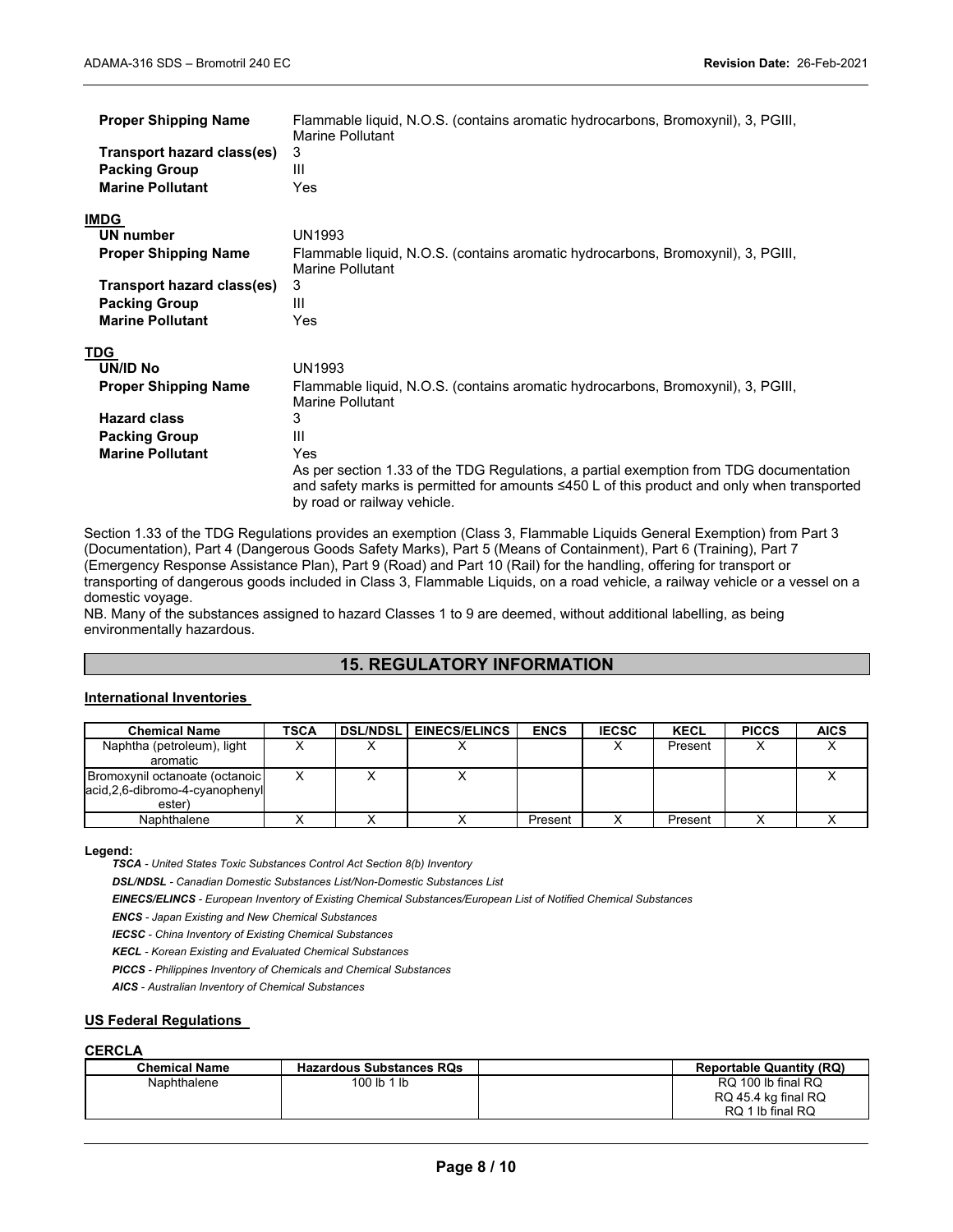|  | . . |
|--|-----|
|  |     |
|  |     |
|  |     |

### **SARA 313**

| <b>Chemical Name</b>                                                       | <b>CAS No.</b> | Weight-% | <b>SARA 313 - Threshold</b><br>Values % |
|----------------------------------------------------------------------------|----------------|----------|-----------------------------------------|
| Bromoxynil octanoate (octanoic acid, 2, 6-dibromo-4-<br>cvanophenyl ester) | 1689-99-2      | 33-36    | .U                                      |
| Naphthalene                                                                | 91-20-3        |          | U.                                      |

#### **CWA (Clean Water Act)**

| <b>Chemical Name</b> | <b>CWA - Reportable</b><br>Quantities | <b>CWA - Toxic Pollutants</b> | <b>CWA - Priority</b><br><b>Pollutants</b> | <b>CWA - Hazardous</b><br>Substances |
|----------------------|---------------------------------------|-------------------------------|--------------------------------------------|--------------------------------------|
| Naphthalene          | 100 <sub>lb</sub>                     |                               |                                            |                                      |

#### **US State Regulations**

#### **California Proposition 65**

This product contains the following Proposition 65 chemicals:

| Chemical Name                                                          | <b>Califorr</b><br>Proposition 65<br>nia |
|------------------------------------------------------------------------|------------------------------------------|
| Bromoxynil octanoate (octanoic acid, 2, 6-dibromo-4-cyanophenyl ester) | Developmental                            |
| Naphthalene                                                            | Carcinoɑen                               |

## **U.S. State Right-to-Know Regulations**

| <b>Chemical Name</b>                                                       | <b>New Jersey</b> | <b>Massachusetts</b> | Pennsylvania |
|----------------------------------------------------------------------------|-------------------|----------------------|--------------|
| Bromoxynil octanoate (octanoic<br>acid,2,6-dibromo-4-cyanophenyl<br>ester) |                   |                      |              |
| Naphthalene                                                                |                   |                      |              |

## **CANADIAN REGULATIONS**

There are Canada-specific environmental requirements for handling, use and disposal of this pest control product that are indicated on the product label.

#### **Hazardous Products Regulations Information:**

This product has been classified in accordance with the amended *Hazardous Products Act* (HPA) and the Hazard Criteria of the *Hazardous Products Regulations* (HPR), and the SDS contains all the information required by the HPR.

### **Hazardous Products Act Information:**

Pest control products, as defined in subsection 2(1) of the *Pest Control Products Act* (PCPA), are excluded from the application of the *Hazardous Products Act* (that is, pest control products are exempt from the supplier labelling and SDS requirements of the *Hazardous Products Act and Regulations*). This product is exempt under WHMIS 2015 but has voluntarily been classified according to the WHMIS 2015 standard.

#### *Pest Control Products Act* **Registration Number:** 28276

Read the approved label, authorized under the *Pest Control Products Act*, prior to using or handling the pest control product.

#### **Product Statement**

This chemical is a pest control product registered and regulated by Health Canada's Pest Management Regulatory Agency (PMRA) and is subject to certain labelling requirements under the *Pest Control Products Act*. These requirements differ from the classification criteria and hazard information required for GHS-consistent safety data sheets, and for workplace labels of non-PCPA registered chemicals. Read the approved label, authorized under the *Pest Control Products Act*, prior to using or handling the pest control product. The following is the hazard information required on the pest control product label:

## **PCPA Label Hazard Communications**

WARNING POISON WARNING EYE IRRITANT KEEP OUT OF THE REACH OF CHILDREN

Causes eye irritation, DO NOT get in eyes. Avoid contact with skin and clothing. Harmful or fatal if swallowed.

## **Difference between SDS and** *Pest Control Products Act* **label**

| <b>DOD</b> | -- |
|------------|----|
|            |    |